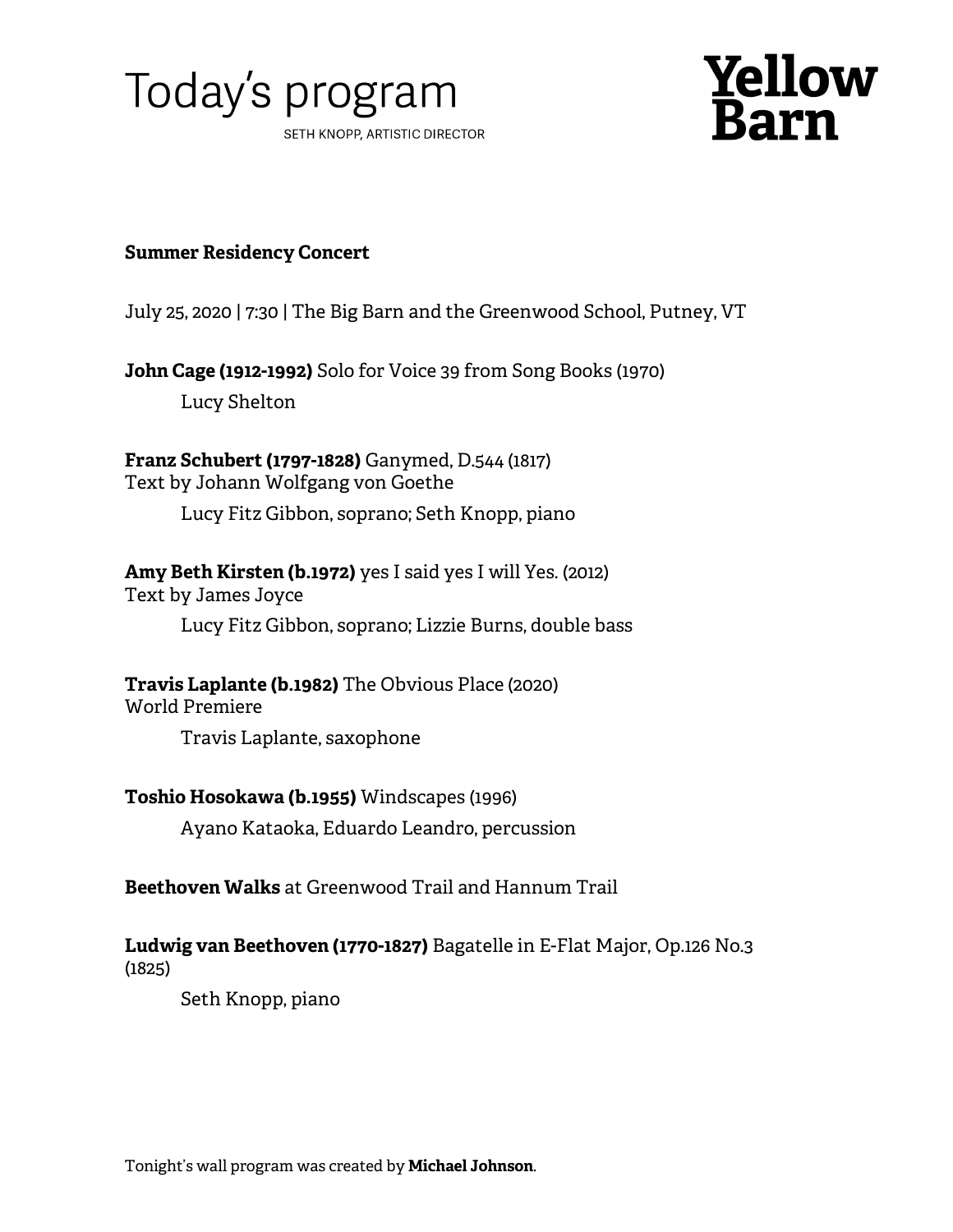### **Die Hoffnug**

Friedrich Schiller (1759-1805)

Es reden und träumen die Menschen viel Von bessern künftigen Tagen, Nach einem glücklichen goldenen Ziel Sieht man sie rennen und jagen. Die Welt wird alt und wird wieder jung,

Doch der Mensch hofft immer Verbesserung!

Die Hoffnung führt ihn ins Leben ein, Sie umflattert den fröhlichen Knaben, Den Jüngling begeistert ihr Zauberschein, Sie wird mit dem Greis nicht begraben, Denn beschließt er im Grabe den müden Lauf, Noch am Grabe pflanzt er - die Hoffnung auf.

Es ist kein leerer schmeichelnder Wahn, Erzeugt im Gehirne des Thoren. Im Herzen kündet es laut sich an, Zu was besserm sind wir gebohren, Und was die innere Stimme spricht, Das täuscht die hoffende Seele nicht.

Men speak and dream a lot of better days to come; toward a successful, golden goal one can see them running and chasing. The world grows old and then grows young again, yet Man hopes always for improvement.

Hope introduces Man to life, and it flutters about the cheerful boy. The young man is enraptured by its magic shine; it is not buried with the gray-haired old man, for although he ends his weary run in the grave, he still plants by his grave - Hope.

It is no empty, flattering delusion generated in the mind of a fool. It proclaims itself loudly in the heart: "We were born for something better!" And what the inner voice speaks will not mislead the soul that hopes. Upwards to your breast, All-loving father!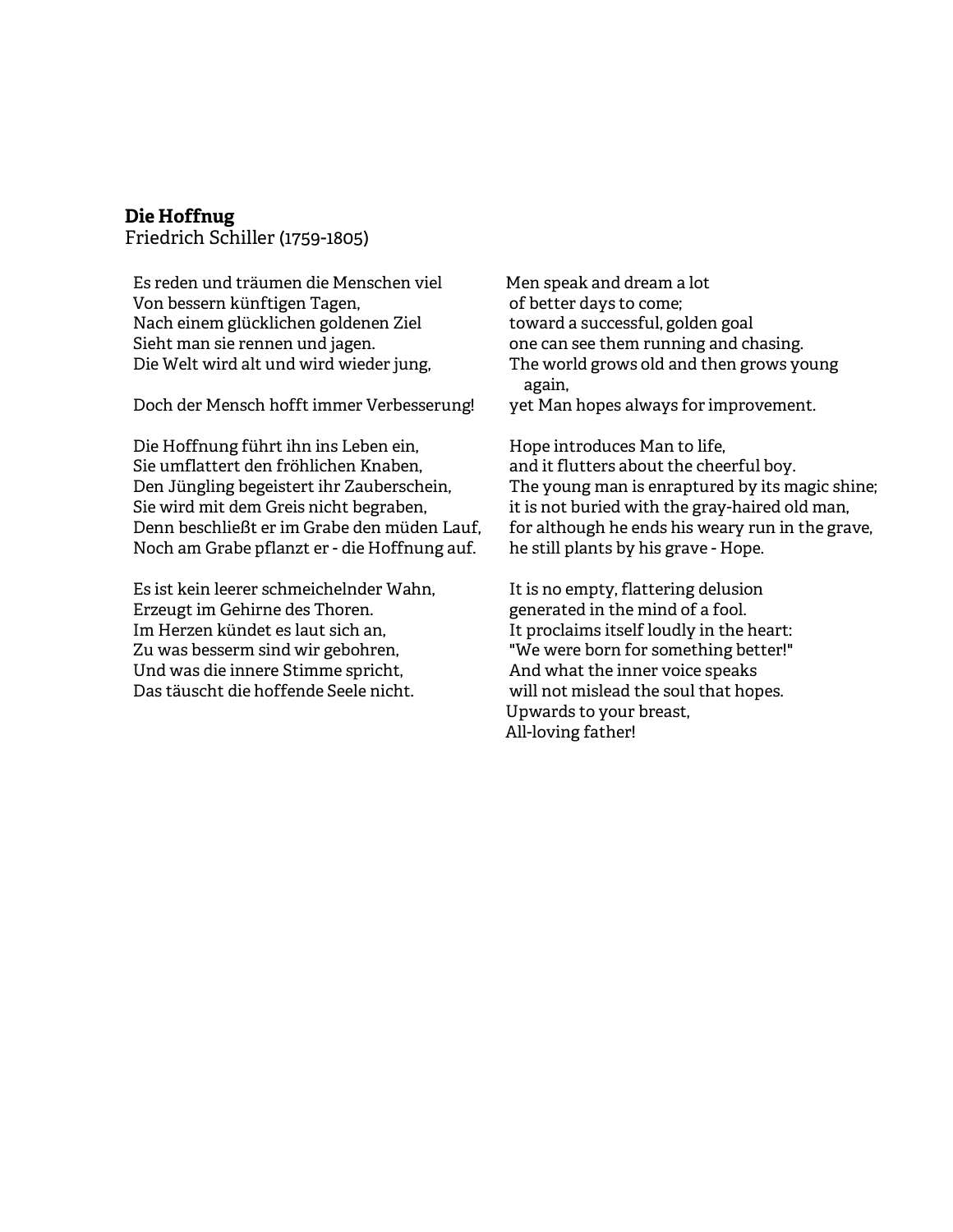#### **Ganymed**

Johann Wolfgang von Goethe (1749-1832)

Wie im Morgenglanze Du rings mich anglühst, Frühling, Geliebter! Mit tausendfacher Liebeswonne Sich an mein Herz drängt Deiner ewigen Wärme Heilig Gefühl, Unendliche Schöne!

Daß ich dich fassen möcht' In diesen Arm!

Ach, an deinem Busen Lieg' ich, schmachte, Und deine Blumen, dein Gras Drängen sich an mein Herz. Du kühlst den brennenden Durst meines Busens, Lieblicher Morgenwind! Ruft drein die Nachtigall Liebend nach mir aus dem Nebeltal. Ich komm', ich komme! Wohin? Ach, wohin?

Hinauf! Hinauf strebt's. Es schweben die Wolken Abwärts, die Wolken Neigen sich der sehnenden Liebe. Mir! Mir! In eurem Schoße Aufwärts! Umfangend umfangen! Aufwärts an deinen Busen, Alliebender Vater!

How, in the radiance of morning, You glow all around me, Spring, beloved! With a thousandfold of love's delights On my heart presses Your everlasting warmth: This holy feeling, This unending beauty!

That I might hold you In this arm!

Ah, on your breast I lie, languishing, And your flowers, your grass Press themselves to my heart. You cool the burning Thirst of my breast, Sweet morning wind! The nightingale calls down to me Lovingly from the misty valley I'm coming, I'm coming! Where? Ah, to where?

Upwards! Striving upwards! The clouds float Downward, the clouds Bend themselves towards this longed-for love. To me! To me! In your lap, Upwards! Embraced embracing! Upwards to your breast, All-loving father!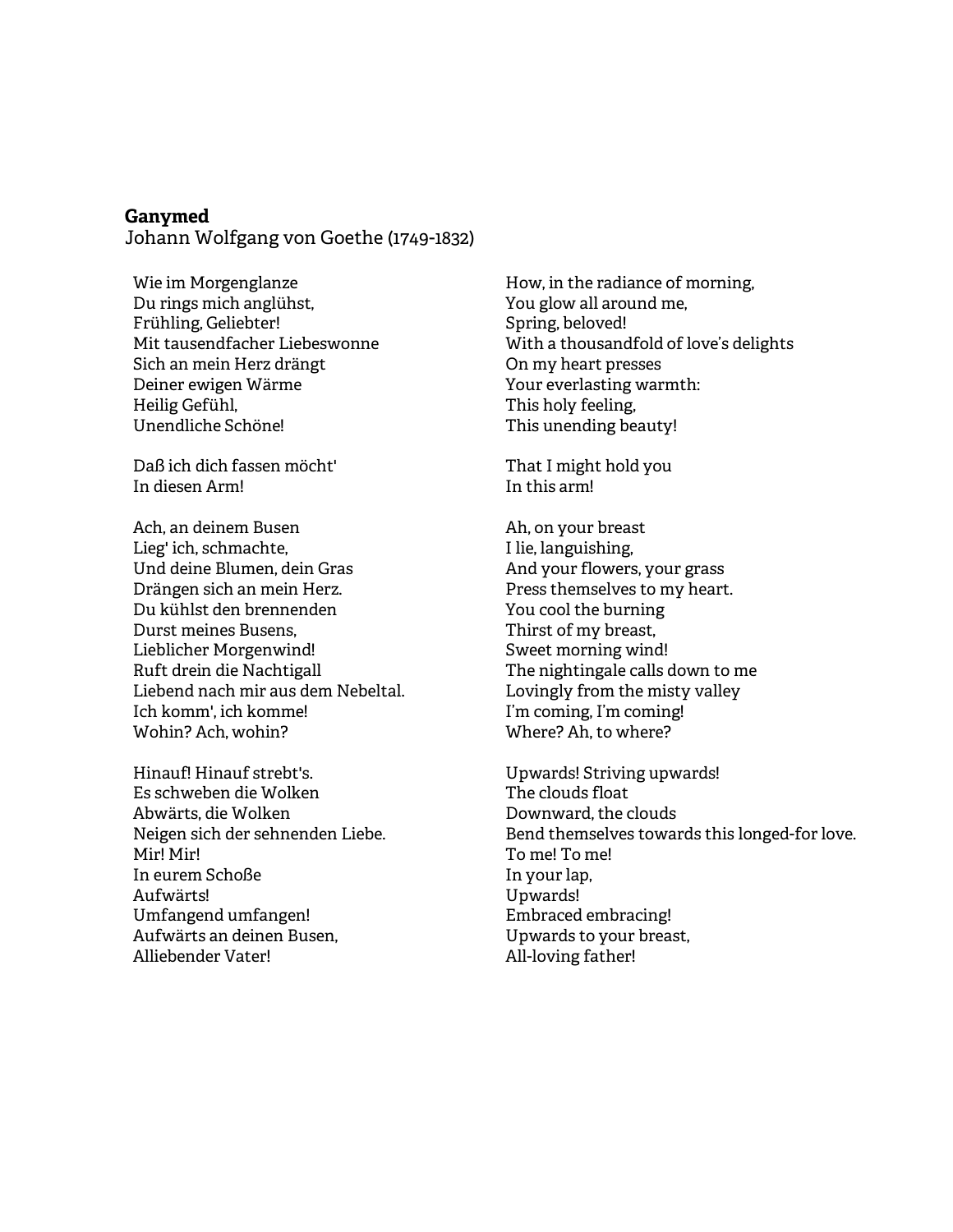### **from Ulysses**

James Joyce (1882-1941)

... I was a Flower of the mountain yes when I put the rose in my hair like the Andalusian girls used or shall I wear a red yes and how he kissed me under the Moorish wall and I thought well as well him as another and then I asked him with my eyes to ask again yes and then he asked me would I yes to say yes my mountain flower and first I put my arms around him yes and drew him down to me so he could feel my breasts all perfume yes and his heart was going like mad and yes I said yes I will Yes.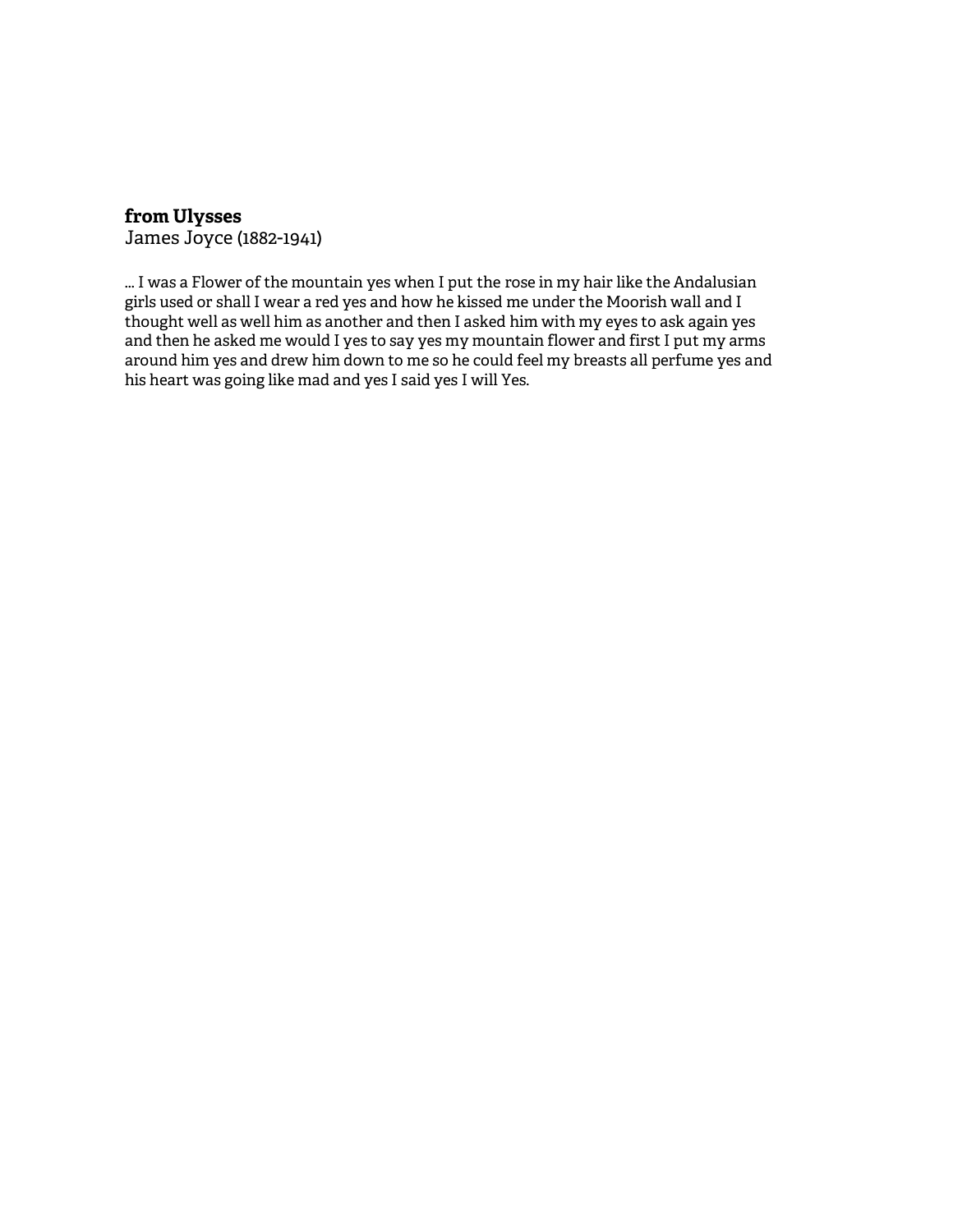### **Program Notes**

### **John Cage (1912-1992)** Solo for Voice 39 from Song Books (1970)

Many of the fundamental ideas of John Cage's later compositional practices emerged in his earlier years. He entered Pomona College as a theology major in 1928, and describes in his autobiographical statement why he left soon after:

"I was shocked at college to see one hundred of my classmates in the library all reading copies of the same book. Instead of doing as they did, I went into the stacks and read the first book written by an author whose name began with Z. I received the highest grade in the class. That convinced me that the institution was not being run correctly. I left."

Decades later, Cage would become a pioneer of indeterminacy in composition and in performance, where elements of the music are left up to chance or to the whim of the players. In 1951, Cage acquired the first English translation of the *I Ching* [Book of Changes]*,* the Chinese symbol system designed for divination. Much of his subsequent work used operations based on pages from the *I Ching* to which Cage would randomly flip, including *Imaginary Landscape No. 4* (1951) for 12 radio receivers, *Music of Changes* (1951) for piano, and, later, *Cheap Imitation.* He also composed using star charts in his *Etudes Australes* (1975) for piano and *Atlas Eclipticalis* (1962) for orchestra. Cage's most ambitious work involving chance procedures was *Europeras I & 2* (1987), which uses the *I Ching* to generate every aspect of the production—libretto, score, costumes, sets, lighting, "plot"—based on a database of over 100 classic European operas. According to Cage, his use of the technique allowed a piece to be performed in chaotically different ways, and also fulfilled his intention to "let things be themselves."

In 1970 Cage took a commission to write two sets of songs for Cathy Berberian and Simone Rist. He consulted the *I Ching* to determine how many songs would go into each book: 56 and 34 were the responses. Now he had the ambitious goal of writing ninety new pieces for a solo singer, and he had only three months to do it. Running to 317 pages of manuscript score, the songs are incredibly diverse, a cornucopia of musical invention.

The heterogeneity of the *Song Books* was the result of the method that Cage set up to guide the construction of the ninety solos. This was a method that would help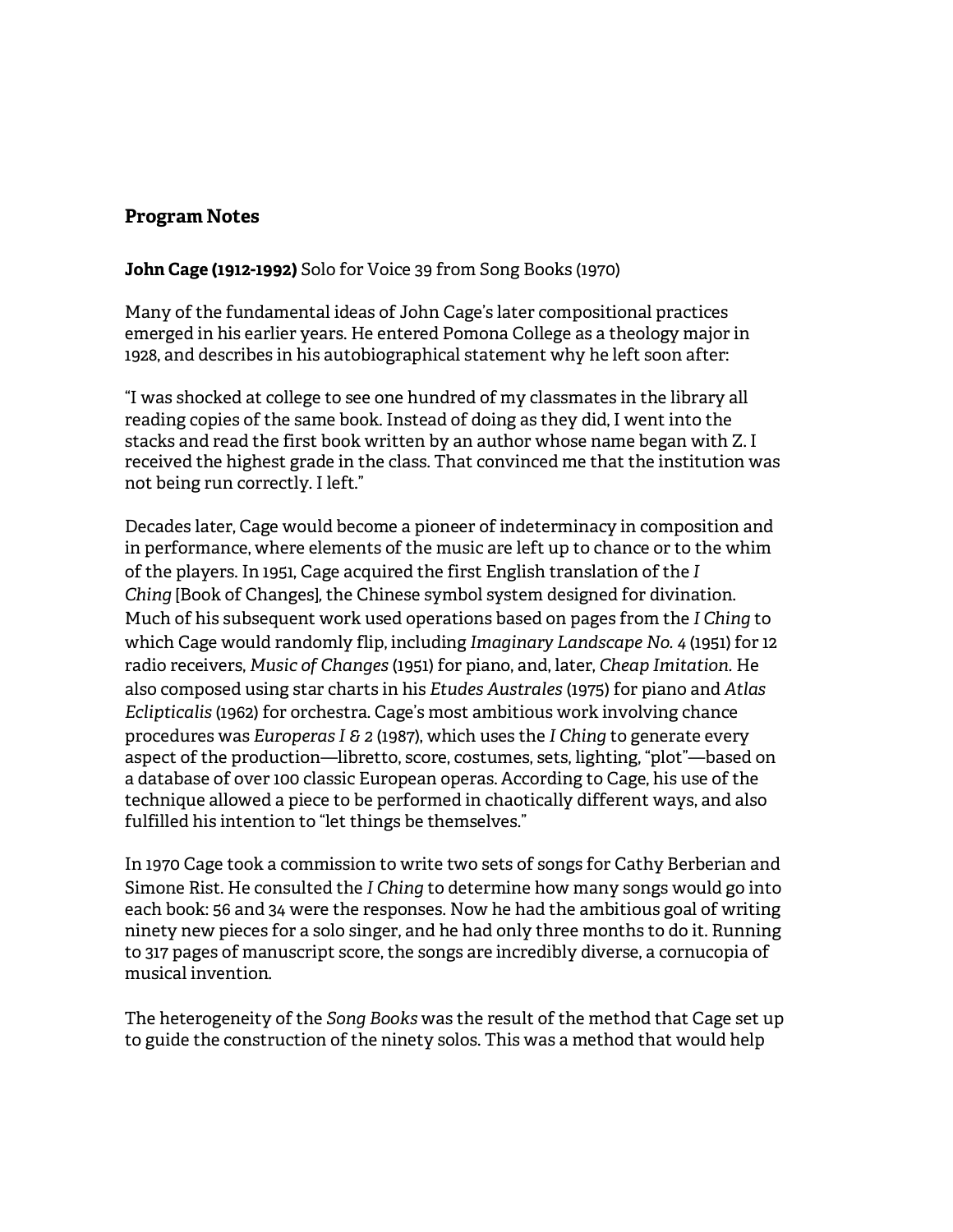him to find his way through the challenge of writing ninety solos in ninety days, and that would simultaneously take him on a host of unknown compositional adventures: not an architect's blueprint, but the hero's instructions in a fairy tale, full of riddles and secrets. For each song Cage had to ask three questions and receive the answers by tossing coins and consulting the *I Ching*. The answers would provide him instructions on how to discover this solo.

The first question: "Is this solo relevant or irrelevant to the overall theme of the *Song Books*?" For his theme, Cage took a line from his diaries: "We connect Satie with Thoreau." Relevant solos include references to either Satie or Thoreau or both; irrelevant songs do not. The second question: "What kind of solo is this?" There were four categories: song (that is, a primarily sung piece), song using electronics, theatre (that is, *not* involving singing, but instead consisting of actions), and theatre using electronics. The third question, the open-ended one, the key that opened the treasure chest of invention: "How will I compose this solo?" There were three possible answers: compose it using a method that Cage had used before, compose it by making a variation to a method already used, or invent an entirely new method of composition. If the answer was to use or vary an existing method, chance also determined exactly which method. Thus armed with a theme, a format, and this general direction, Cage set forth to figure out exactly how to make the solo. He did this for each of the ninety solos, one after the other, until the work was completed, the journey ended.

*Song Books* is a piece that is impossible to characterize in any brief description—a piece which juxtaposes the old and the new, determinacy and indeterminacy. Cage's description is as good as any: "To consider the *Song Books* as a work of art is nearly impossible. Who would dare? It resembles a brothel, doesn't it?"

#### —James Pritchett

### **Amy Beth Kirsten (b.1972)** yes I said yes I will Yes. (2012)

Recognized with artist fellowships from the John S. Guggenheim Foundation and the Rockefeller Foundation, Amy Beth Kirsten grew up in the suburbs of Kansas City and Chicago; was educated at Roosevelt University(MM) and the Peabody Institute (DMA); and now lives in New Haven, CT.

A member of the composition faculty at Longy School of Music of Bard College since 2017, she also teaches music composition privately and, for the past eight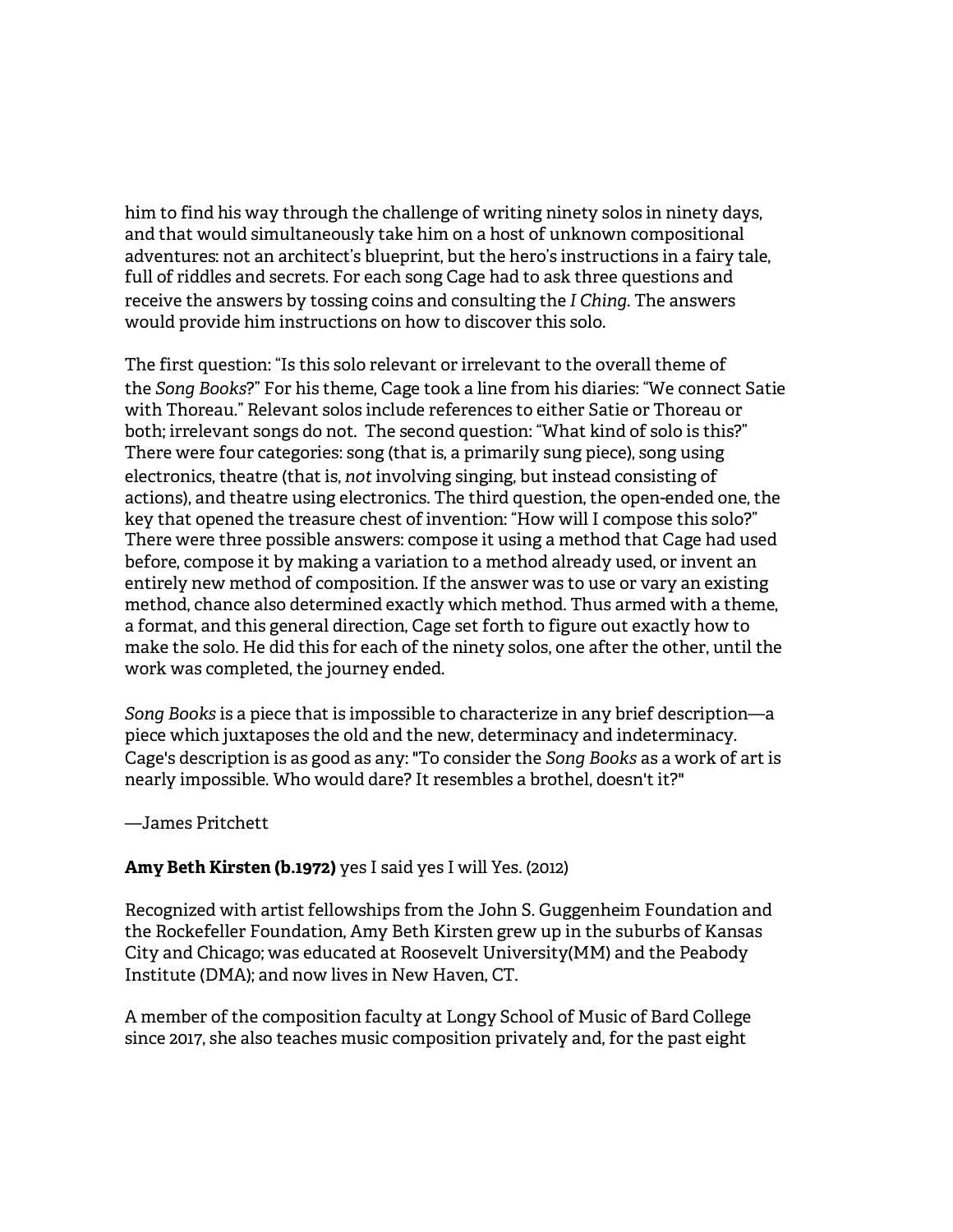years, at the HighSCORE summer festival in Pavia, Italy. Kirsten previously served on the faculty of the Peabody Institute from 2015 to 2017, and she has been a guest lecturer at institutions including the Royal Northern College of Music in Manchester (U.K.), Yale University, Princeton University, Curtis Institute, Cornell University, and the Royal Academy of Music in London.

### **Travis Laplante (b.1982)** The Obvious Place (2020)

While composing *The Obvious Place*, I had one of the most beautiful experiences of my life here in Putney, Vermont. One day I was improvising on the saxophone in my studio with my eyes closed, facing a glass door. I was struggling with writer's block, searching for what came next musically in the composition. When I opened my eyes I saw, perched on my car just a few feet on the other side of the glass door, a broad-winged hawk staring directly into my eyes. I continued to play, eyes locked with the hawk. She was obviously listening to the sounds and responding by rhythmically moving her body in an otherworldly way, all while maintaining piercing eye contact. At first, I doubted that it was the sound of the saxophone that was related to her movements. However, if I stopped playing she stopped moving. I felt a communication unlike anything I had experienced before. It was a connection so ancient and so generous. In that moment I could feel that birds and humans once shared a common language, and that it is still possible to remember and participate in this communication today if one is willing to be trained. I always imagined this shared language taking place through sound, but it was clear that she was teaching me a language where sound and movement are not separate. This communication continued for around fifteen minutes, and as time passed I honestly couldn't tell who was following who. I didn't know whether my notes were being responded to by the hawk's movements or whether my notes were responding to the hawk's mysterious movements. Eventually, the hawk flew directly at the glass door toward my face, and turned at the last second and flew away. After this experience, the idea of having writer's block seemed so ridiculous and irrelevant. The most prominent musical motifs within*The Obvious Place* are the result of this magical interaction. Through this music I hope to convey our longing for forgotten love.

—Travis Laplante